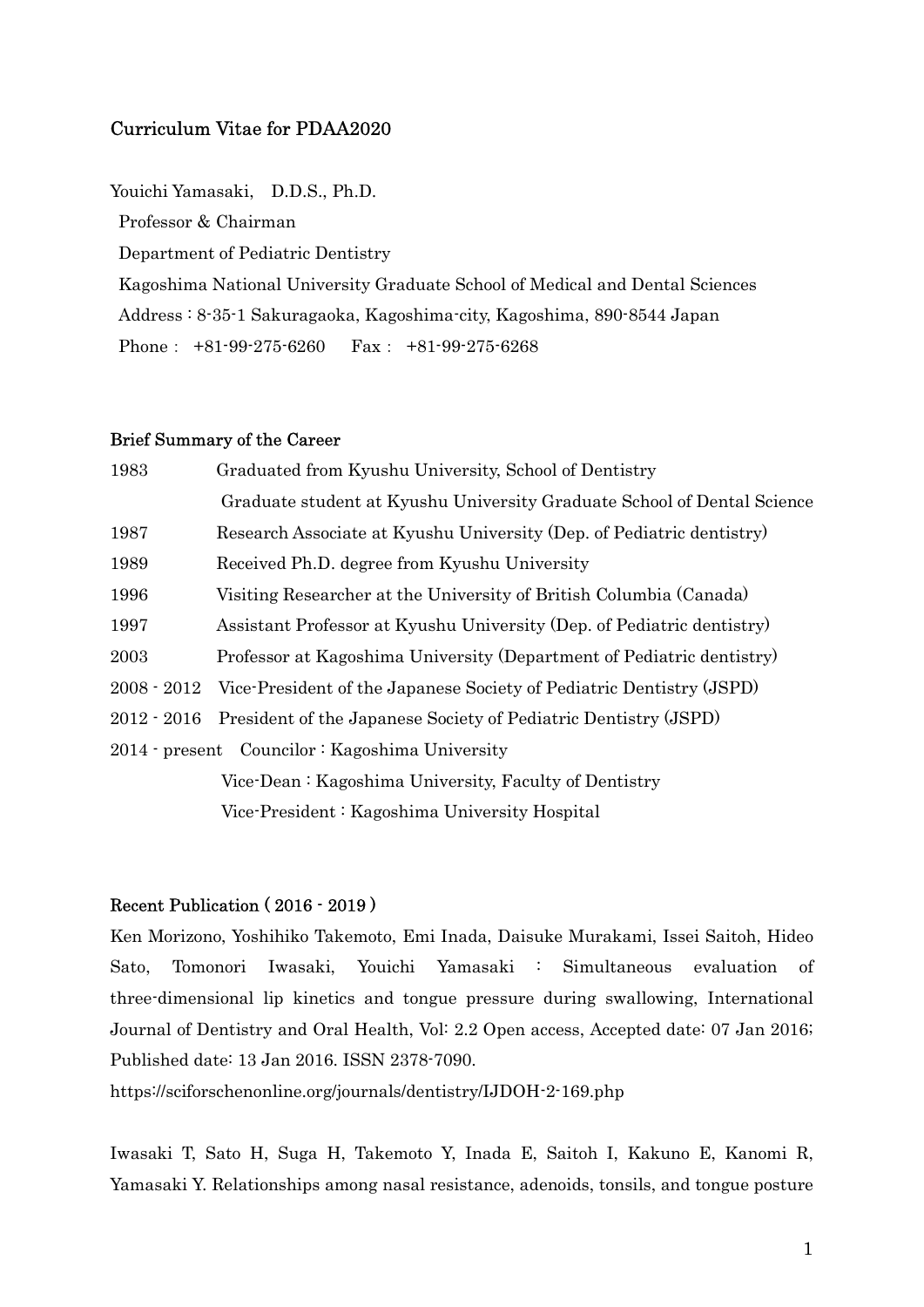and maxillofacial form in Class II and Class III children. Am J Orthod Dentofacial Orthop. 2017 May;151(5):929-940. Accepted: 15 Oct 2016. https://doi.org/10.1016/j.ajodo.2016.10.027

Inada Emi, Saitoh Issei, Kubota Naoko, Soda Miki, Matueda, Kazunari, Murakami Tomoya, Sawami Tadashi, Kagoshima, Akiko, Yamasaki Youichi, Sato Masahiro : Alkaline phosphatase and OCT-3/4 as useful markers for predicting susceptibility of human deciduous teeth-derived dental pulp cells to reprogramming factor-induced iPS cells. Journal of Investigative and Clinical Dentistry 8(4), September 2016. https://onlinelibrary.wiley.com/doi/full/10.1111/jicd.12236

Iwasaki T, Sato H, Suga H, Takemoto Y, Inada E, Saito I, Kakuno E, Kanomi R, Yamasaki Y : Influence of pharyngeal airway respiration pressure on Class II mandibular retrusion in children: a computational fluid dynamics study of inspiration and expiration, Orthodontics and Craniofacial Research, 2017 May; 20(2): 95-101. First published: 17 April 2017, https://doi.org/10.1111/ocr.12145

Iwasaki T, Sato H, Suga H, Minami A, Yamamoto Y, Takemoto Y, Inada E, Saitoh I, Kakuno E, Kanomi R, Yamasaki Y. Herbst appliance effects on pharyngeal airway ventilation evaluated using computational fluid dynamics. Angle Orthod. 2017 May;87(3):397-403. https://www.angle.org/doi/full/10.2319/080616-603.1. Epub 2017 Jan 25.

Issei Saitoh, Satoshi Fukumoto, Yoko Iwase, Haruaki Hayasaki,Youichi Yamasaki : Unilateral Open-bite Caused by an Impacted Primary Molar with Ankylosis, A Case Report, (PediaD-2012-12-2516) , Pediatric Dental Journal 27, 147-152, 2017. https://doi.org/10.1016/j.pdj.2017.04.001 (Available online 29 April 2017)

Nozomi Murakami, Yuki Nakamura1, Tsutomu Nakajima, Yuki Sasakawa, Kuniko Nakakura-Ohshima, Tomoya Murakami, Mie Kurosawa, Yoko Iwase, Daisuke Murakami, Issei Saitoh, Emi Inada, Youichi Yamasaki, Haruaki Hayasaki: Oral feeding behavior during a whole meal, Dental, Oral and Craniofacial Research, Volume 3(7): 1-7, 2017. https://www.oatext.com/oral-feeding-behavior-during-a-whole-meal.php

Issei Saitoh, Emi Inada, Yasutaka Kaihara, Yukiko Nogami, Daisuke Murakami,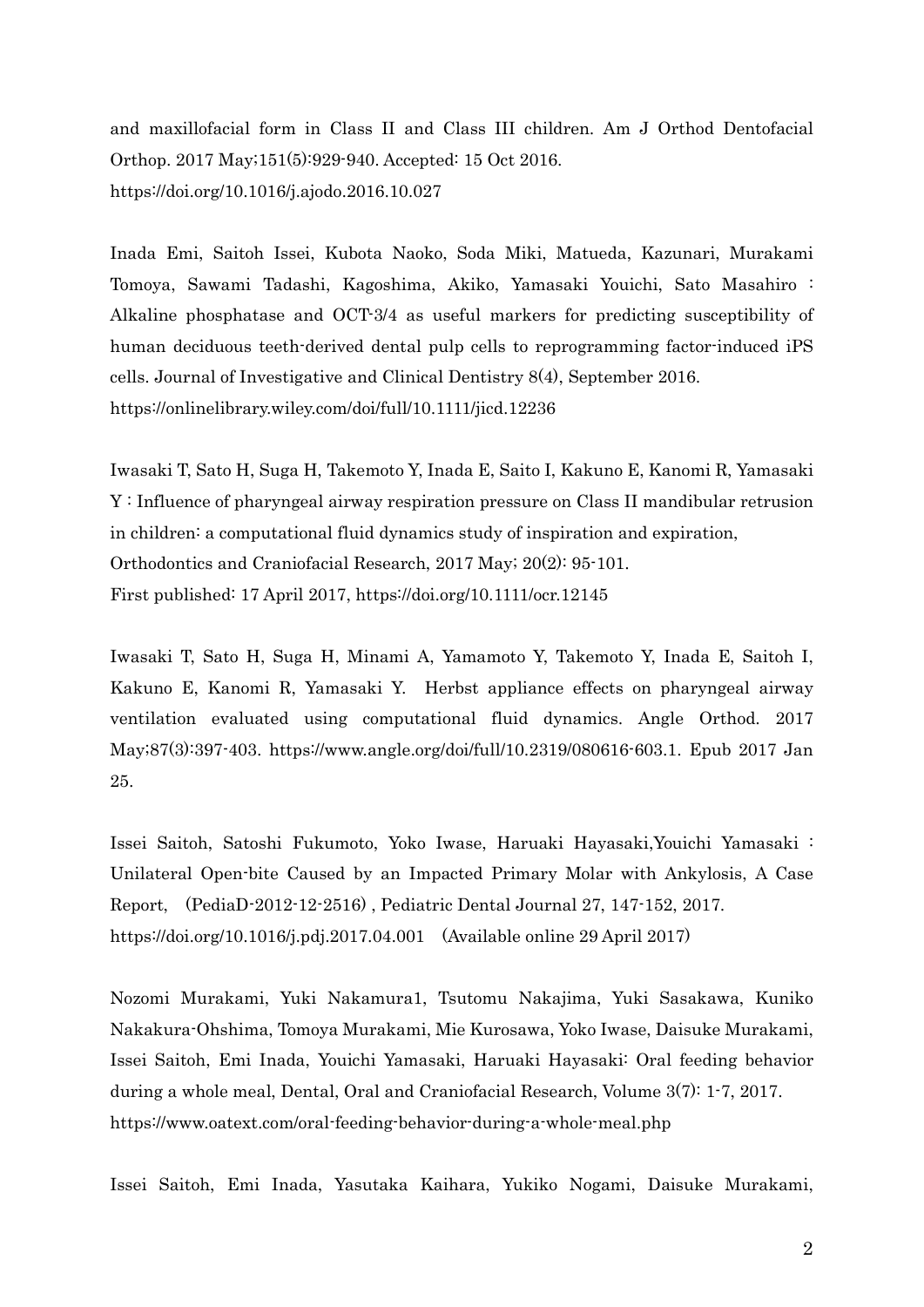Norihito Ishitani, Tadashi Sawami, Yoko Iwase, Tsutomu Nakajima, Naoko Kubota, Kaoru Sakurai, Toshiya Tsujii, Yoshito Shirazawa, Mika Hanasaki, Mie Kurosawa, Miyuki Goto, Maki Nosou, Katsuyuki Kozai, Youichi Yamasaki, Haruaki Hayasaki: The relationship between lip-closing strength and the related factors in a cross-sectional study, Pediatric Dental Journal, 27(3): 115-120, December 2017. (Available online 17 July 2017), https://doi.org/10.1016/j.pdj.2017.06.002

Mie Kurosawa, Issei Saitoh, Yoko Iwase, Emi Inada, Yukiko Nogami, Nozomi Murakami, Shinji Shibasaki, Tomoya Murakami,Tomonori Iwasaki, Yuki Nakamura, Youichi Yamasaki and Haruaki Hayasaki : Comparison of dynamic occlusal contacts during chewing between working and balancing sides, Dental, Oral and Craniofacial Research, Dent Oral Craniofac Res, Volume 4(2): 1-7, 2017.

https://www.oatext.com/comparison-of-dynamic-occlusal-contacts-during-chewing-betwee n-working-and-balancing-sides.php

Keika Mukaihara, Maiko Hasegawa-Moriyama, Tomonori Iwasaki, Yoichi Yamasaki, Yuichi Kanmura : Evaluation of the pharyngeal airway using computational fluid dynamics in patients with acromegaly,

Laryngoscope Investigative Otolaryngology 2018 Apr; 3(2): 133–138.

https://onlinelibrary.wiley.com/doi/full/10.1002/lio2.151 (Published online 2018 Mar 25.)

Issei Saitoh, Emi Inada, Yasutaka Kaihara, Yukiko Nogami, Daisuke Murakami, Naoko Kubota, Kaoru Sakurai, Yoshito Shirazawa, Tadashi Sawami, Miyuki Goto, Maki Nosou, Katsuyuki Kozai, Haruaki Hayasaki, Youichi Yamasaki: An exploratory study of the factors related to mouth breathing syndrome in primary school children, Archives of Oral Biology, 2018 Aug; 92:57-61, (Epub 2018 Mar 26.)

https://www.sciencedirect.com/science/article/pii/S0003996918300918?via%3Dihub

Emi Inada1, Issei Saitoh, Yong Yu, Daisuke Tomiyama, Daisuke Murakami and Youichi Yamasaki : Evaluation and comparison of arm-joint and toothbrush motion between pen grip and palm grip during tooth brushing, Journal of Oral Hygiene & Health, Vol 6(2): 241. (Accepted on May 11, 2018), DOI: 10.4172/2332-0702.1000241

Tomonori Iwasaki, Hokuto Suga, Ayaka Minami-Yanagisawa, Makiko Hashiguchi-Sato, Hideo Sato, Yuushi yamamoto, Yoshito Shirazawa, Toshiya Tsujii, Ryuzo Kanomi, Youichi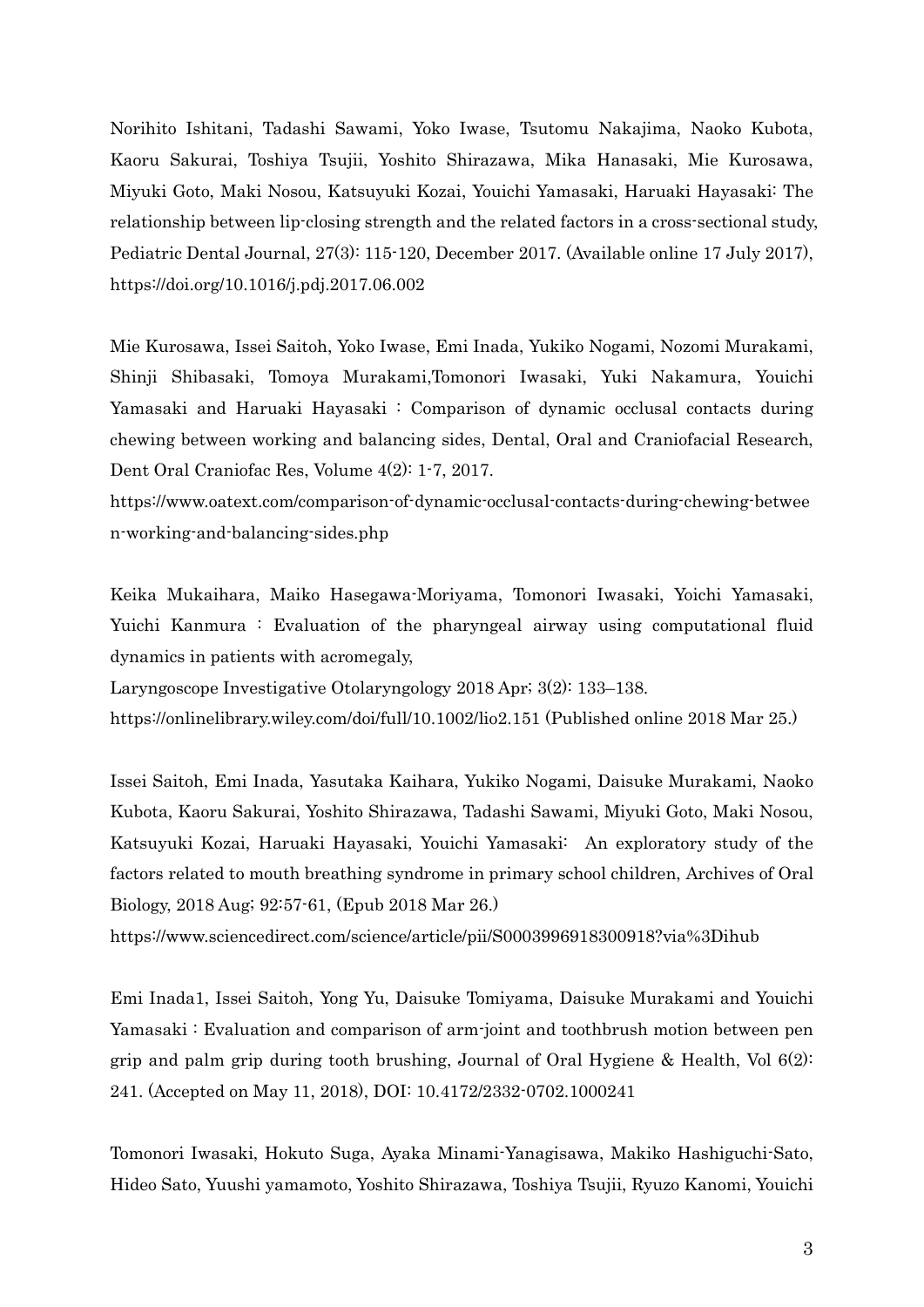Yamasaki : Upper airway evaluation of children with unilateral cleft lip and palate using computational fluid dynamics, American Journal of Orthodontics & Dentofacial Orthopedics (AJODO), 156(2), 257-265 Augus 2019, (Accepted : 7 Sep. 2018), https://doi.org/10.1016/j.ajodo.2018.09.013

Tomonori Iwasaki, Hokuto Suga, Ayaka Minami-Yanagisawa, Yuushi yamamoto, Yoshito Shirazawa, Toshiya Tsujii, Ryuzo Kanomi, Youichi Yamasaki : Relationships among tongue volume, hyoid position, airway volume, and maxillofacial form in pediatric patients with Class-I, Class-II, and Class-III malocclusions, Orthodontics and Craniofacial Research, 2019; 22(1): 9-15. DOI: 10.1111/ocr.12251. Epub 2018 Dec 3.

Tomonori Iwasaki, Ayaka Yanagisawa‐Minami, Hokuto Suga, Yoshito Shirazawa, Toshiya Tsujii, Yuushi Yamamoto, Yuusuke Ban, Makiko Sato‐Hashiguchi, Hideo Sato, Ryuzo Kanomi, Youichi Yamasaki : Rapid maxillary expansion effects of nasal airway in children with cleft lip and palate using computational fluid dynamics, Orthodontics and Craniofacial Research 22(3): 201–207, 2019. (Accepted:18 Mar, 2019) https://doi.org/10.1111/ocr.12311

Hokuto Suga, Tomonori Iwasaki, Katsuaki Mishima, Hiroyuki Nakano, Yoshiya Ueyama, Youichi Yamasaki : Evaluation of the effect of oral appliance treatment on upper-airway ventilation conditions in obstructive sleep apnea using computational fluid dynamics, CRANIO: The Journal of Craniomandibular & Sleep Practice. Published online: 31 Mar 2019. https://doi.org/10.1080/08869634.2019.1596554

Emi Inada, Issei Saitoh, Naoko Kubota, Yoko Iwase, Tomoya Murakami, Tadashi Sawami, Youichi Yamasaki, Masahiro Sato : Increased expression of cell surface SSEA-1 is closely associated with naïve-like conversion from human deciduous teeth dental pulp cells-derived iPS cells, International Journal of Molecular Sciences 2019, 20(7), 1651; Accepted: 31 March 2019 / Published: 3 April 2019. https://www.mdpi.com/1422-0067/20/7/1651/htm

Issei Saitoh, Emi Inada, Yasutaka Kaihara, Daisuke Murakami, Yukiko Nogami, Naoko Kubota, Yoshito Shirazawa, Norihito Ishitani, Takeshi Oku, Youichi Yamasaki : Incompetent lip seal affects the form of facial soft tissue in preschool children, CRANIO: The Journal of Craniomandibular & Sleep Practice, 2019 Aug 30:1-7.